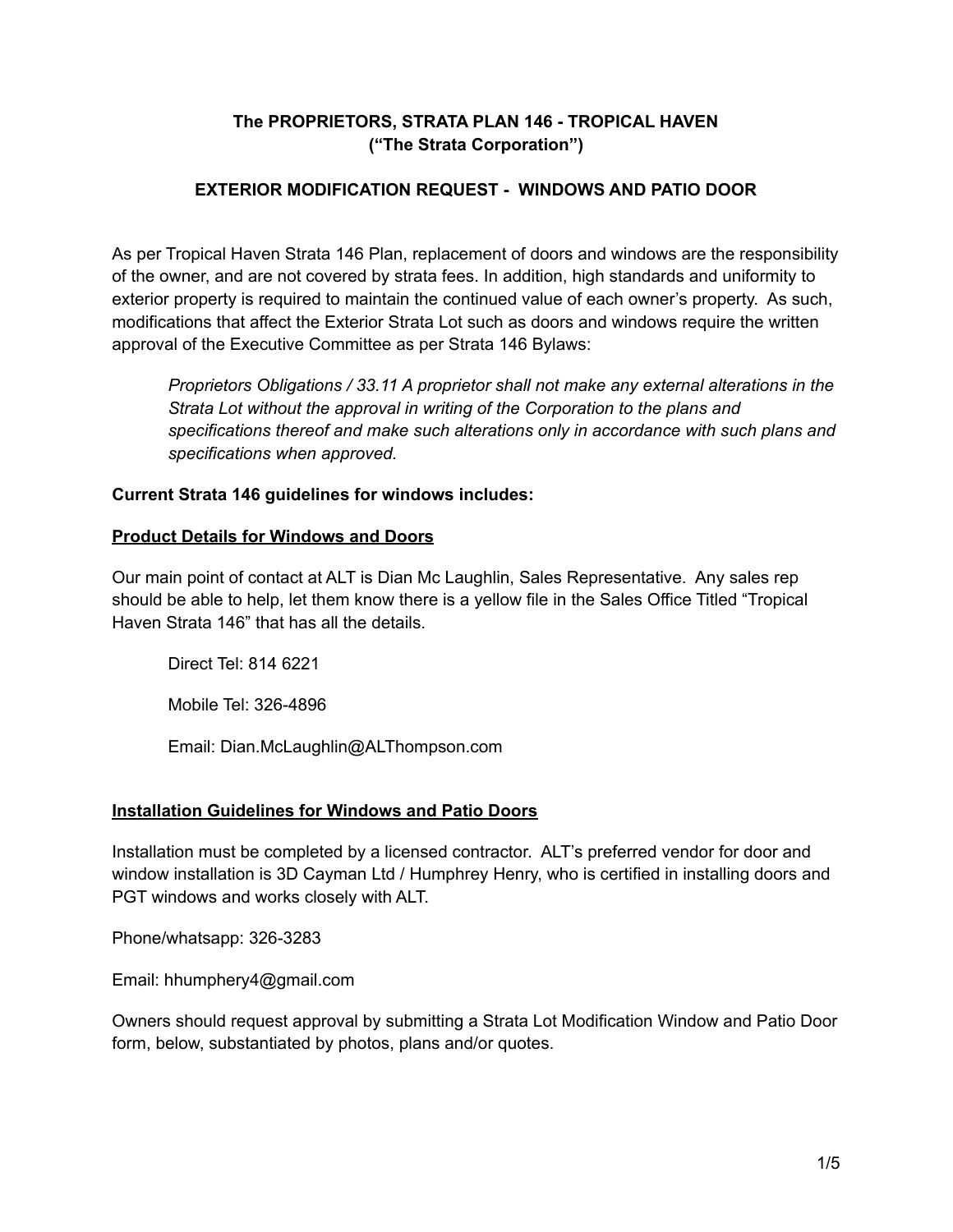- All windows must be PGT Single Hung Plain Windows (not Colonial/Standard, not Brittany/Prairie), equal configurations, with white aluminum frame colour. Samples of this are available at ALT in the showroom.
- All windows must be sized to fit original sized windows and openings



*Above: Example of PGT Single Hung Plain Window*



Standard



**Brittany/Prairie** 

*Above: NOT PERMITTED are standard/colonial or Brittany/Prairie*

- All screens to be charcoal
- **For all front facing windows** \*ONLY CLEAR GLASS OR GREY TINT PERMITTED\* no "Low-E" permitted (for uniformity with current windows which are clear glass)
- For all rear facing windows may be clear glass, tinted or "Low-E"
- Owners can choose from the following glass types, available at various price points:
	- Single pane (cheapest)
	- Double pane (mid range, available with argon in between glass or not)
	- Impact rated (most expensive)

Note: Some of these windows are carried in stock at ALT, while most are special order. Plan renovations accordingly for shipping times.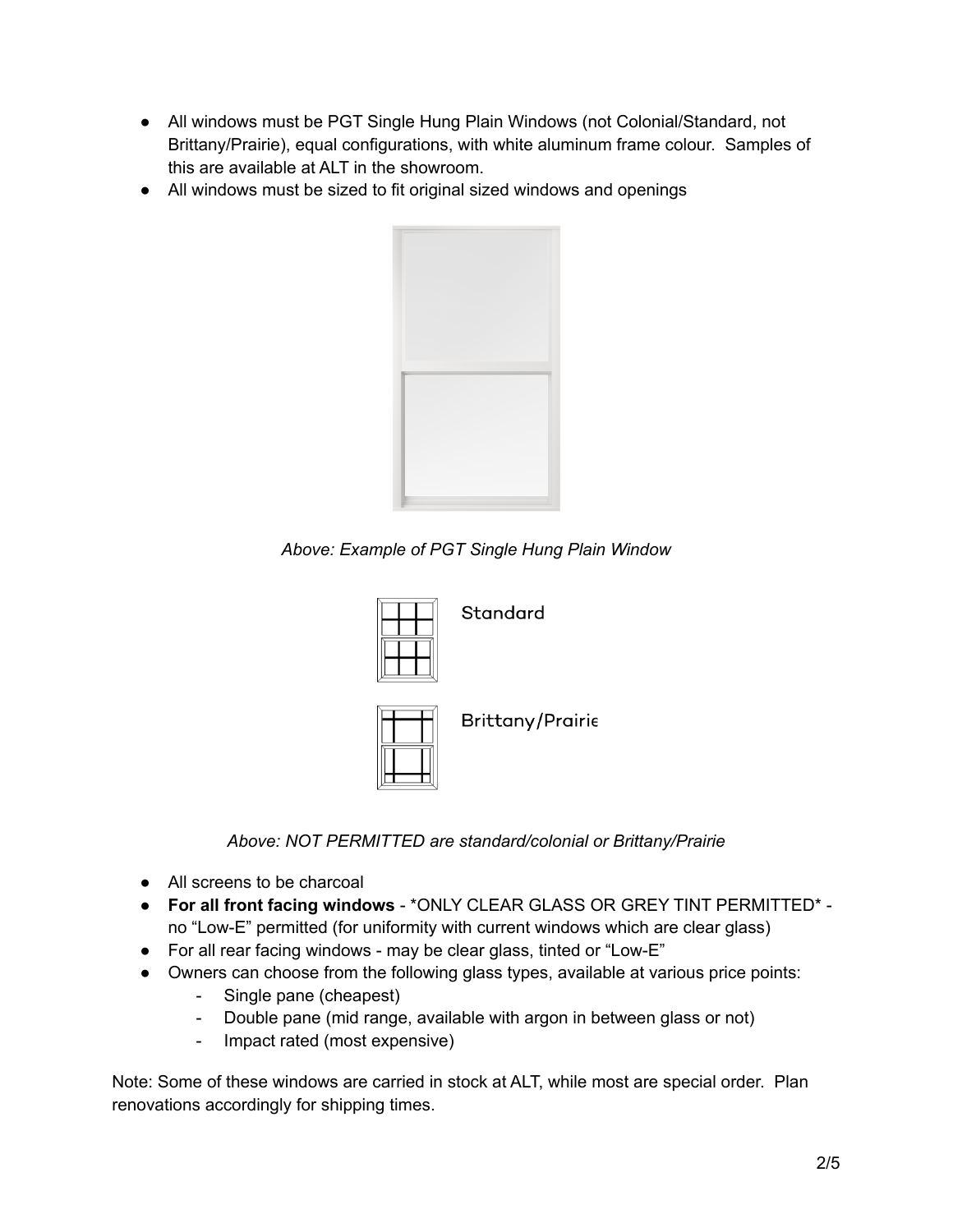Typically the following are carried in stock, other options are special order.

• single pane no tint, double pane with grey tint, Impact with Low-E

Window trim is also the responsibility of the unit owner and is to be painted in the colour "Classic Gray" exterior paint, satin finish. Available exclusively from Paint Pros, 949-7767 / [info@paintpros.ky](mailto:info@paintpros.ky) / 81 Industrial Way. 2 coats of paint minimum, no paint on glass, or walls <https://www.paintpros.ky/contact-us>

Should any damage occur to the paint of the building, the details for building wall paint is: "Quietude" with same additional details from above.

#### **Current Strata 146 guidelines for patio door includes:**

- French door or sliding door permitted, in original size opening of 72 x 80.
- Double pane or impact glass recommended for security purposes
- May be clear glass, tinted glass, or Low-E

**Directions:**

- **1. Fill in requested information.**
- **2. Attach additional required material.**
- **3. Sign Form**
- **4. Submit to Strata Manager in person or by email**

| Date Submitted:         |  |
|-------------------------|--|
| Unit Number:            |  |
| Owner's Name(s):        |  |
| <b>Mailing Address:</b> |  |
| Email:                  |  |
| Phone:                  |  |

| Name and Contact Number of |  |
|----------------------------|--|
| Contractor / Installer     |  |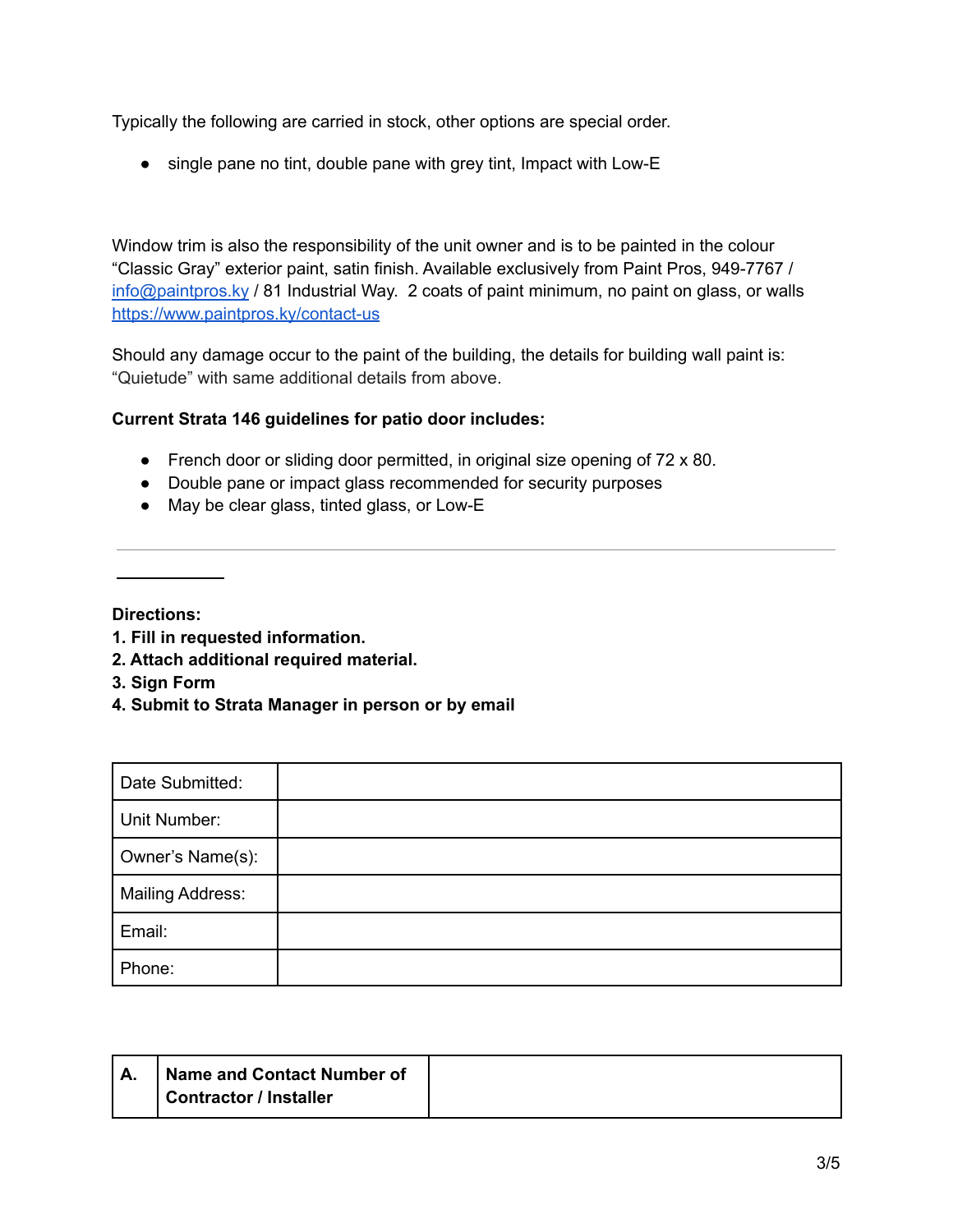| <b>B.</b> | Scope of work (ie front<br>windows, back windows, patio<br>door, or all)                                                                                                                                                                                                     |  |
|-----------|------------------------------------------------------------------------------------------------------------------------------------------------------------------------------------------------------------------------------------------------------------------------------|--|
| В         | <b>Contractor License Number</b><br>(attach copy of license to<br>application)                                                                                                                                                                                               |  |
| C.        | Approximate anticipated start<br>date of modification:                                                                                                                                                                                                                       |  |
| D.        | <b>Required attachments: Please</b><br>attach copies of quotes and<br>plans, that scope of work, and<br>photos of replacement<br>windows or patio door. Sizes,<br>product number, colour of<br>aluminum, colour of screen,<br>glass type, tint type all must be<br>included. |  |

#### **D. UNIT OWNER'S AGREEMENT**

I have read or otherwise understand the By-laws and Rules and Regulations of The Proprietors, Strata Plan #146 and agree to abide by them. I understand and, in return for approval if granted, I agree to be responsible for and swear to the following:

- For all costs arising from the installation, and continued maintenance, and repair, of windows and/or patio door
- To comply with conditions of approval (if any) by the Executive Committee of the Strata Corporation;
- To notify Strata Manager within 7 days of completion of project for inspection and final approval, and to make any required modifications to align with above guidelines, within 7 days.
- For all injury, damage, or losses including attorney's fees caused to the Common Property, strata lot, or person as a result of this undertaking.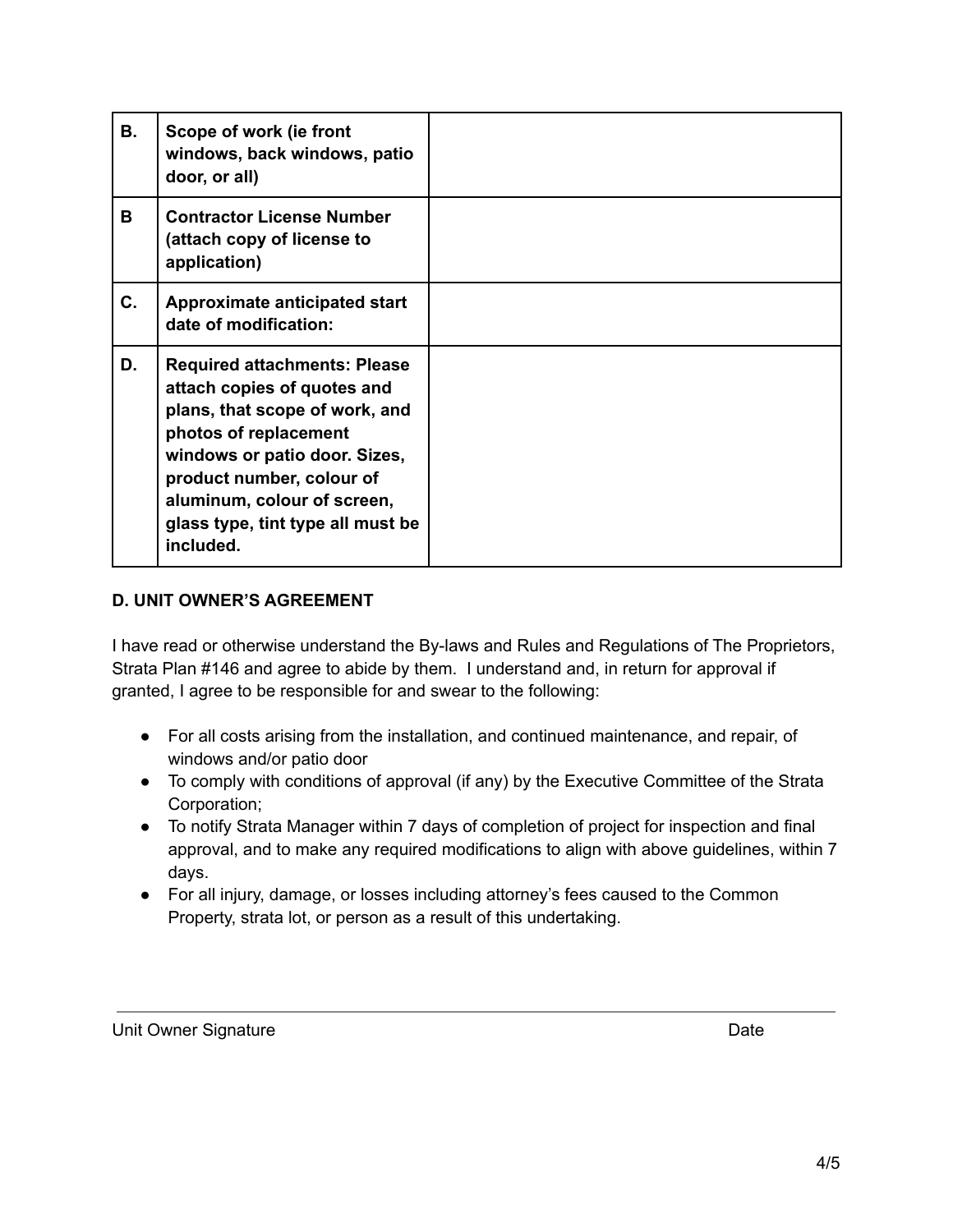Unit Owner Name (Printed)

[ ] APPROVED BY EXECUTIVE COMMITTEE AS SUBMITTED WITH NO ADDITIONAL **CONDITIONS** 

[ ] APPROVED BY THE EXECUTIVE COMMITTEE SUBJECT TO THE FOLLOWING CONDITIONS:

[ ] DENIED, INSUFFICIENT INFORMATION. Resubmit requested information along with your application for. Be sure to include the following:

[ ] DENIED, for the following reasons:

By:

Executive Committee **Date**